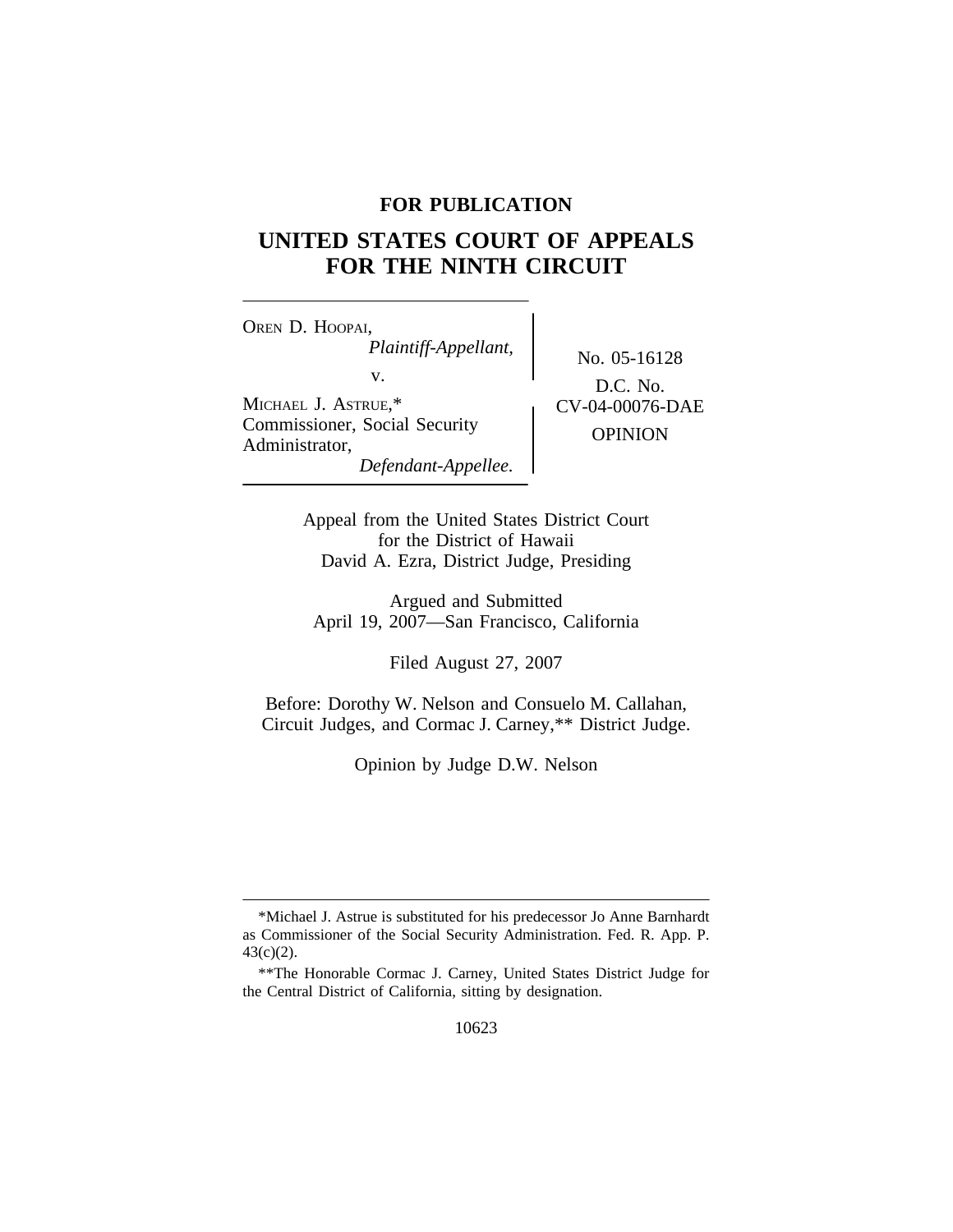### **COUNSEL**

Harvey P. Sackett of San Jose, California, briefed and argued for the appellants.

Peter D. Keisler of San Francisco, California, briefed and argued for the appellee.

#### **OPINION**

D.W. NELSON, Senior Circuit Judge:

Oren D. Hoopai ("Hoopai") appeals the district court's summary judgment order upholding the Commissioner of Social Security's denial of his application for disability insurance benefits under Title II of the Social Security Act. Hoopai's alleged disability was based on back pain and depression. We have jurisdiction pursuant to 28 U.S.C. § 1291, and we affirm.

# **I. FACTUAL AND PROCEDURAL BACKGROUND**

Hoopai is a 50-year-old man with an eleventh grade education and work history as a construction laborer, heavy equipment operator, and truck driver. He asserts that back pain and mental impairments from an on-the-job injury have caused him to be permanently and completely disabled. The Administrative Law Judge ("ALJ") followed the five-stage procedure for evaluating disability claims set forth in 20 C.F.R. § 404.1520. The ALJ held that Hoopai established a prima facie case of disability, that he was not able to perform any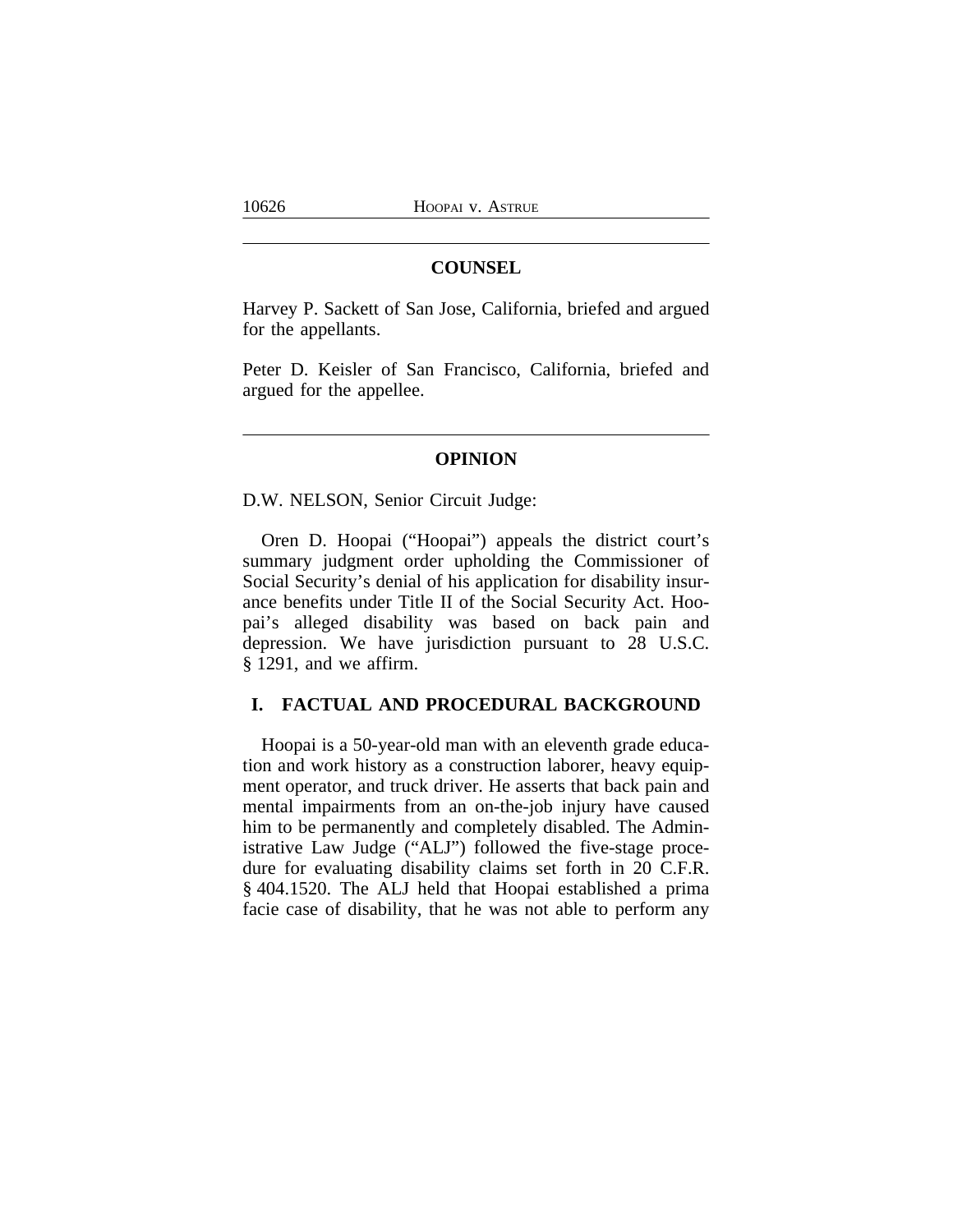of his past relevant "heavy" work, and that he was limited to "light work." However, the ALJ found under step five that there was a significant number of jobs that Hoopai could perform that were consistent with his age, education, work experience and residual capacity to do light work. The ALJ concluded that Hoopai's condition was not a "disability," as defined in the Social Security Act.

The Social Security Appeals Council denied Hoopai's request to review the ALJ's decision. Hoopai appealed to the district court, in which he argued: (1) the ALJ erred in step five of the evaluation process by not seeking the testimony of a vocational expert to determine the range of work permitted by the claimant's exertional limitations in light of his allegedly severe non-exertional limitation of depression, (2) the ALJ failed to make findings, as required by case law, as to the degree of limitations in each of the functional areas delineated in 20 C.F.R. § 404.1520a - i.e., activities of daily living; social functioning; concentration, persistence or pace; and episodes of decompensation; and (3) the ALJ erred in not identifying the specific number of purported alternate jobs that existed in the economy that could be performed by Hoopai and in failing to identify the sources that supported his conclusions. The district court found that the ALJ's decision was supported by substantial evidence and was free of legal error. We agree.

#### **II. STANDARD OF REVIEW**

A district court's order upholding the Commissioner's denial of benefits is reviewed de novo. *See Moisa v. Barnhart*, 367 F.3d 882, 885 (9th Cir. 2004). The decision of the Commissioner must be affirmed if it is supported by substantial evidence and the Commissioner applied the correct legal standards. *See Benton v. Barnhart*, 331 F.3d 1030, 1035 (9th Cir. 2003). Substantial evidence is relevant evidence, considering the entire record, which a reasonable person might accept as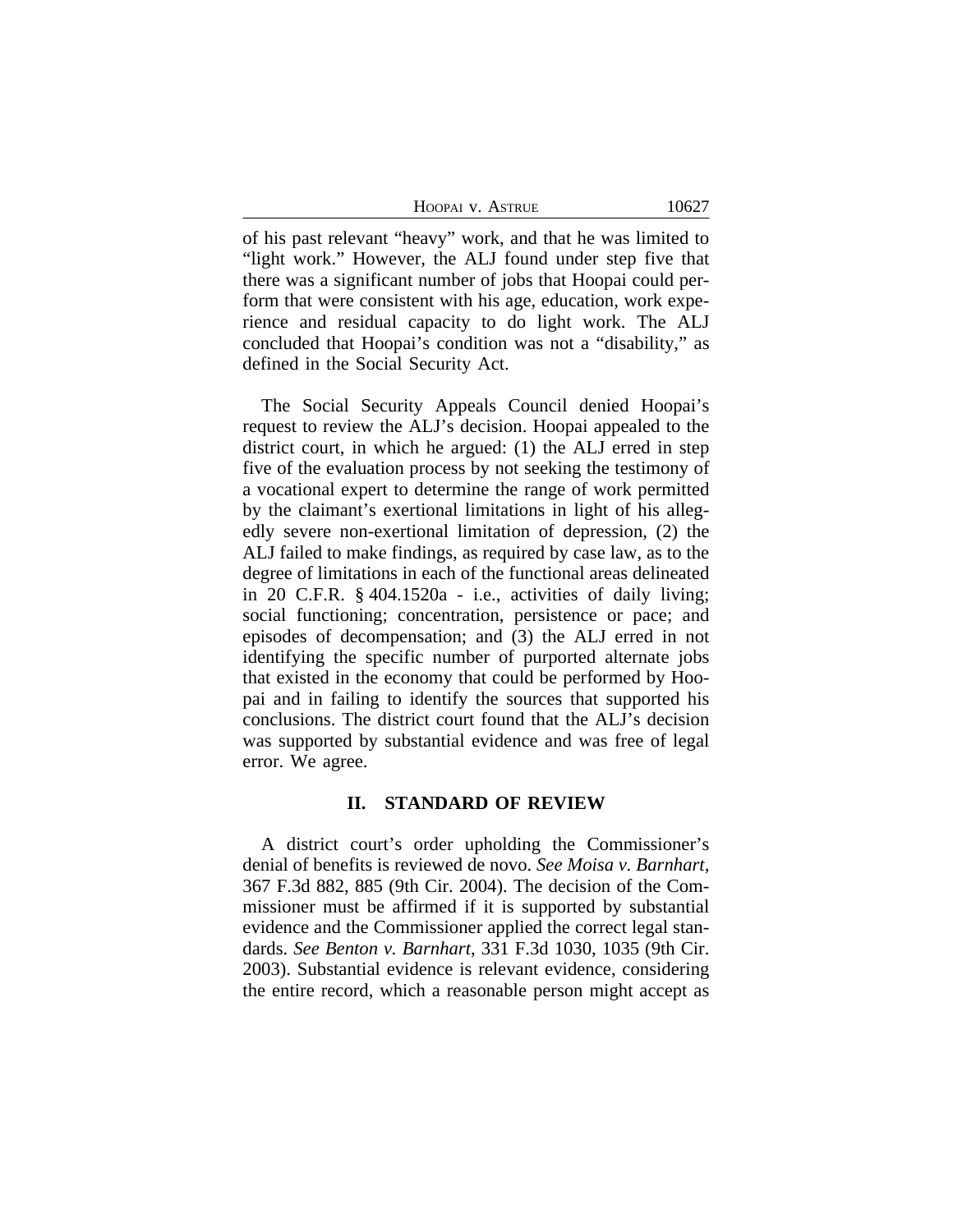| 10628 | HOOPAI V. ASTRUE |
|-------|------------------|
|       |                  |

adequate to support a conclusion. *See Morgan v. Comm'r of Soc. Sec. Admin.*, 169 F.3d 595, 599 (9th Cir. 1999).

## **III. DISCUSSION**

The Social Security Regulations establish a five-step sequential evaluation process for determining whether a claimant is disabled. *See* 20 C.F.R. § 404.1520. A claimant must be found disabled if she proves: "(1) that she is not presently engaged in a substantial gainful activity; (2) that her disability is severe, and (3) that her impairment meets or equals one of the specific impairments described in the regulations." *Thomas v. Barnhart*, 278 F.3d 947, 955 (9th Cir. 2002). If the impairment does not meet or equal one of the specific impairments described in the regulations, the claimant can still establish a prima facie case of disability by proving at step four that "in addition to the first two requirements, . . . she is not able to perform any work that she has done in the past." *Id.* Once the claimant establishes a prima facie case, the burden of proof shifts to the agency at step five to demonstrate that "the claimant can perform a significant number of other jobs in the national economy." *Id.* This step-five determination is made on the basis of four factors: the claimant's residual functional capacity, age, work experience and education.

To assist in the step-five determination, the Social Security Administration established the Medical-Vocational Guidelines (the grids), which "consist of a matrix of [the four factors] and set forth rules that identify whether jobs requiring a specific combination of these factors exist in significant numbers in the national economy." *Heckler v. Campbell*, 461 US. 458, 461-62 (1983). When the grids match the claimant's qualifications, "the guidelines direct a conclusion as to whether work exists that the claimant could perform." *Id.* at 462. When the grids do not match the claimant's qualifications, the ALJ can either (1) use the grids as a framework and make a determination of what work exists that the claimant can perform, *see* Soc. Sec. Ruling 83-14, 1983 WL 31254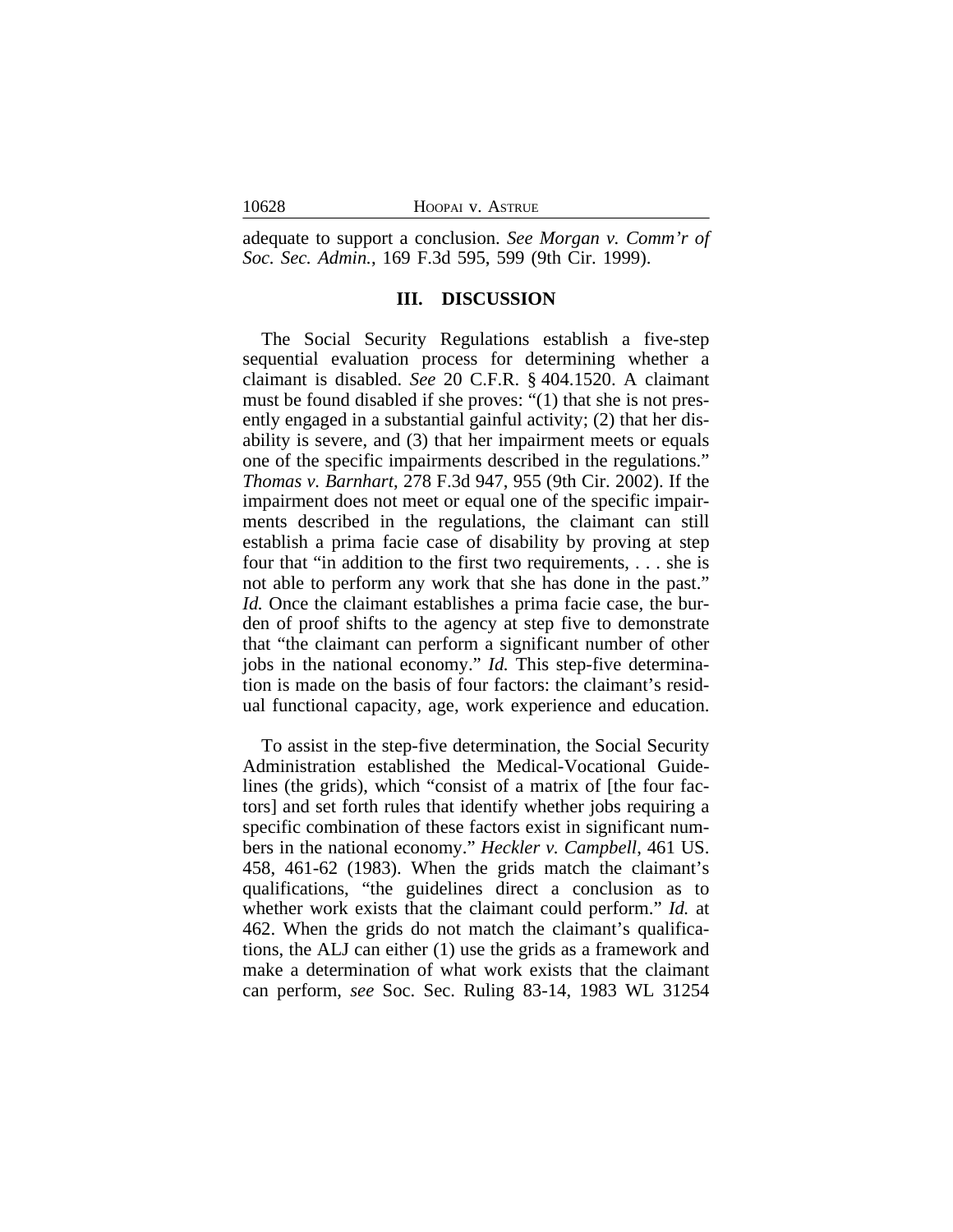(S.S.A.), or (2) rely on a vocational expert when the claimant has significant non-exertional limitations. *Desrosiers v. Sec'y of Health and Human Servs*., 846 F.2d 573, 577 (9th Cir. 1988).

The ALJ held that Hoopai had established a prima facie case of disability. In particular, Hoopai was deemed to have proven at steps one and two that he was not presently engaged in a substantial gainful activity and that medical evidence demonstrated that the combination of his low back pain and depression was severe within the meaning of the regulations. However, the ALJ held that the combined impairments did not meet or equal one of the specific impairments listed in the regulations as required under step three. At step four, the ALJ found that the claimant had demonstrated that he could not perform his past relevant work, which involved heavy lifting. Instead, Hoopai only had the residual functional capacity to perform light work. At step five, the ALJ relied on the grids as a framework and concluded that there was a significant number of jobs in the national economy that the claimant could perform. Specifically, the ALJ determined that the claimant could perform such jobs as scale operator, street cleaner, silver wrapper and basket filler.

#### *A. Vocational Expert*

The parties do not dispute the ALJ's determination at steps one through four. Instead, the dispute centers around the ALJ's step-five determination. Hoopai argues that the ALJ erred at step five by assuming the role of the vocational expert and determining what alternative work he believed the claimant could perform, without invoking vocational expert testimony. He asserts that his depression was a significant nonexertional limitation and therefore the ALJ was required, in accordance with Ninth Circuit case law, to seek the testimony of a vocational expert.

**[1]** The ALJ can use the grids without vocational expert testimony when a non-exertional limitation is alleged because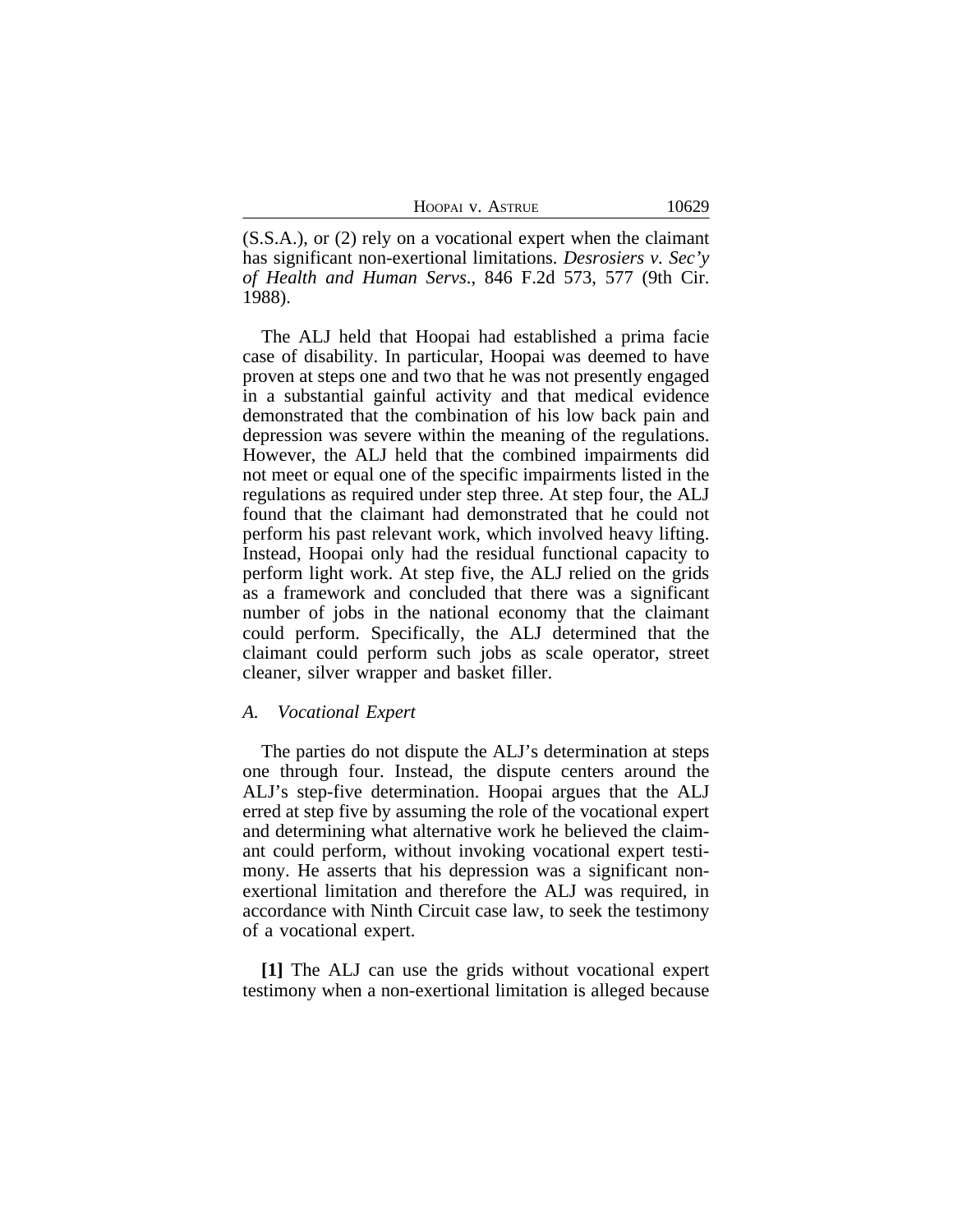10630

the grids "provide for the evaluation of claimants asserting both exertional and non-exertional limitations." *Razey v. Heckler*, 785 F.2d 1426, 1430 (9th Cir. 1986). But the grids are inapplicable "[w]hen a claimant's non-exertional limitations are 'sufficiently severe' so as to significantly limit the range of work permitted by the claimant's exertional limitations." *Burkhart v. Bowen*, 856 F.2d 1335, 1340 (9th Cir. 1988). Hoopai reasons that since the ALJ determined that his depression impairment was severe at step two, then it must constitute a significant non-exertional limitation at step five such that the assistance of a vocational expert is required. This argument lacks merit.

First, at step two, the ALJ never found that Hoopai's depression impairment alone was severe. Instead, the ALJ determined that Hoopai's back pain *and* depression impairments were severe. But even assuming that the ALJ found that the depression impairment alone was severe, a step-two determination that a non-exertional impairment is severe does not require that the ALJ seek the assistance of a vocational expert at step five.

At step five a vocational expert's testimony is required when a non-exertional limitation is " 'sufficiently severe' so as to significantly limit the range of work permitted by the claimant's exertional limitation." *Id.* The step two and step five determinations require different levels of severity of limitations such that the satisfaction of the requirements at step two does not automatically lead to the conclusion that the claimant has satisfied the requirements at step five.

**[2]** The regulations guiding the step-two determination of whether a disability is severe is merely a threshold determination of whether the claimant is able to perform his past work. Thus, a finding that a claimant is severe at step two only raises a prima facie case of a disability. *See Tackett v. Apfel*, 180 F.3d 1094, 1100 (9th Cir. 1999). In contrast, the step-five determination is necessary to ascertain whether there is a sig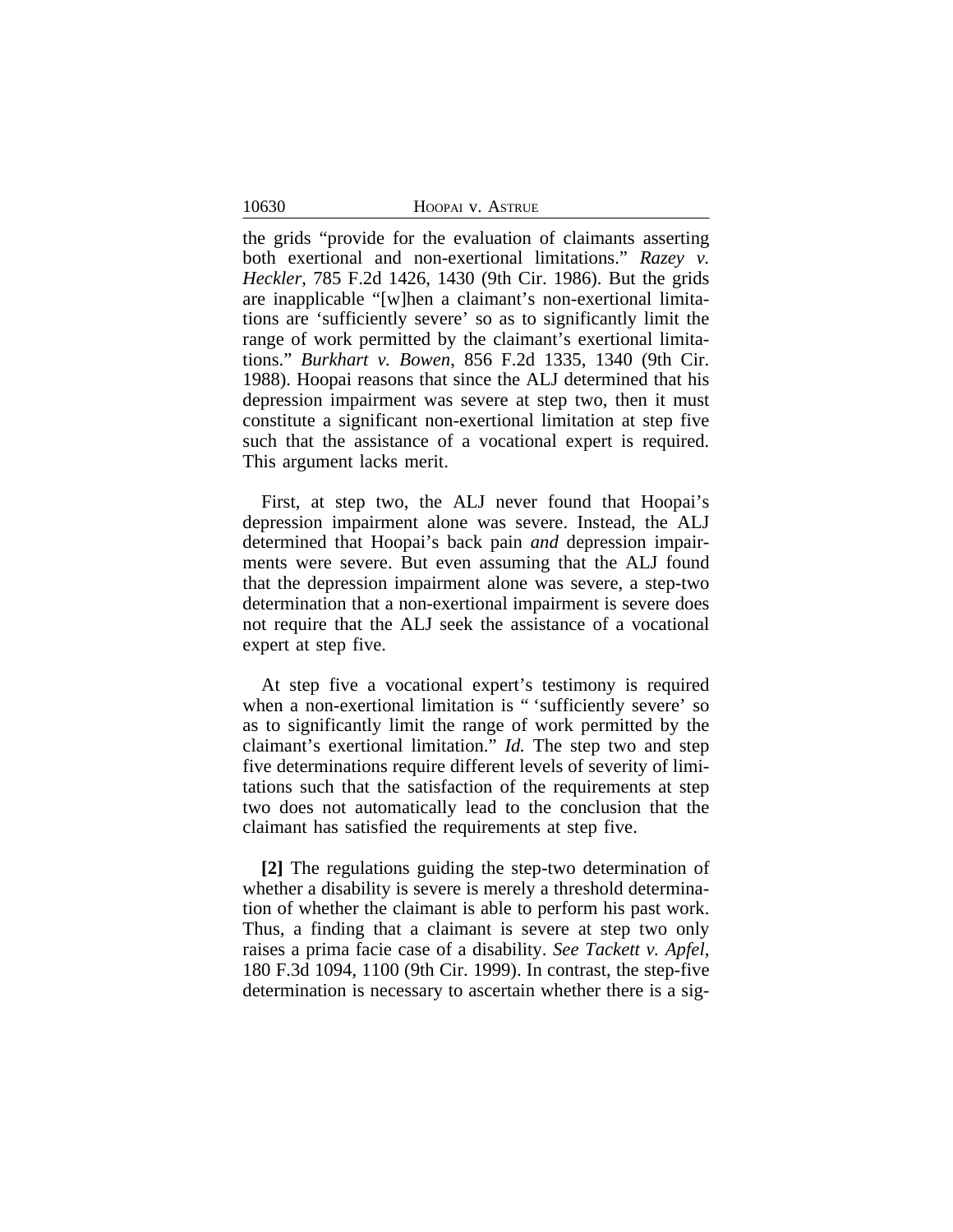HOOPAI V. ASTRUE 10631

nificant number of jobs in the national economy that the claimant can perform. The grids provide broad categories of exertional limitations (and to a certain extent non-exertional limitations) and the range of jobs in each category. Thus, built into the step-five determination and the grids is recognition that the claimant has met the threshold requirement for a severe disability at step two.

**[3]** However, a vocational expert is required only when there are significant and "sufficiently severe" non-exertional limitations not accounted for in the grid. Clearly, the severity of the limitations at step five that would require use of a vocational expert must be greater than the severity of impairments determined at step two, otherwise the two steps would collapse and a vocational expert would be required in every case in which a step-two determination of severity is made. This would defeat the purpose of the grids because a claimant could not reach the step-five determination without making out a prima facie case of a severe disability at step two. *Heckler*, 461 U.S. at 461 (explaining that the reason for establishing the grids as a substitute for vocational experts in most cases was to improve uniformity in the treatment of similarly situated claimants and increase efficiency in the disposition of cases). Therefore, we hold that satisfaction of the step-two threshold requirement that a claimant prove her limitations are severe is not dispositive of the step-five determination of whether the non-exertional limitations are sufficiently severe such as to invalidate the ALJ's exclusive use of the grids without the assistance of a vocational expert. Instead, an ALJ is required to seek the assistance of a vocational expert when the non-exertional limitations are at a sufficient level of severity such as to make the grids inapplicable to the particular case.

In this case we affirm the ALJ and hold that Hoopai's depression was not a sufficiently severe non-exertional limitation that required the assistance of a vocational expert. Substantial evidence in the form of psychological evaluations by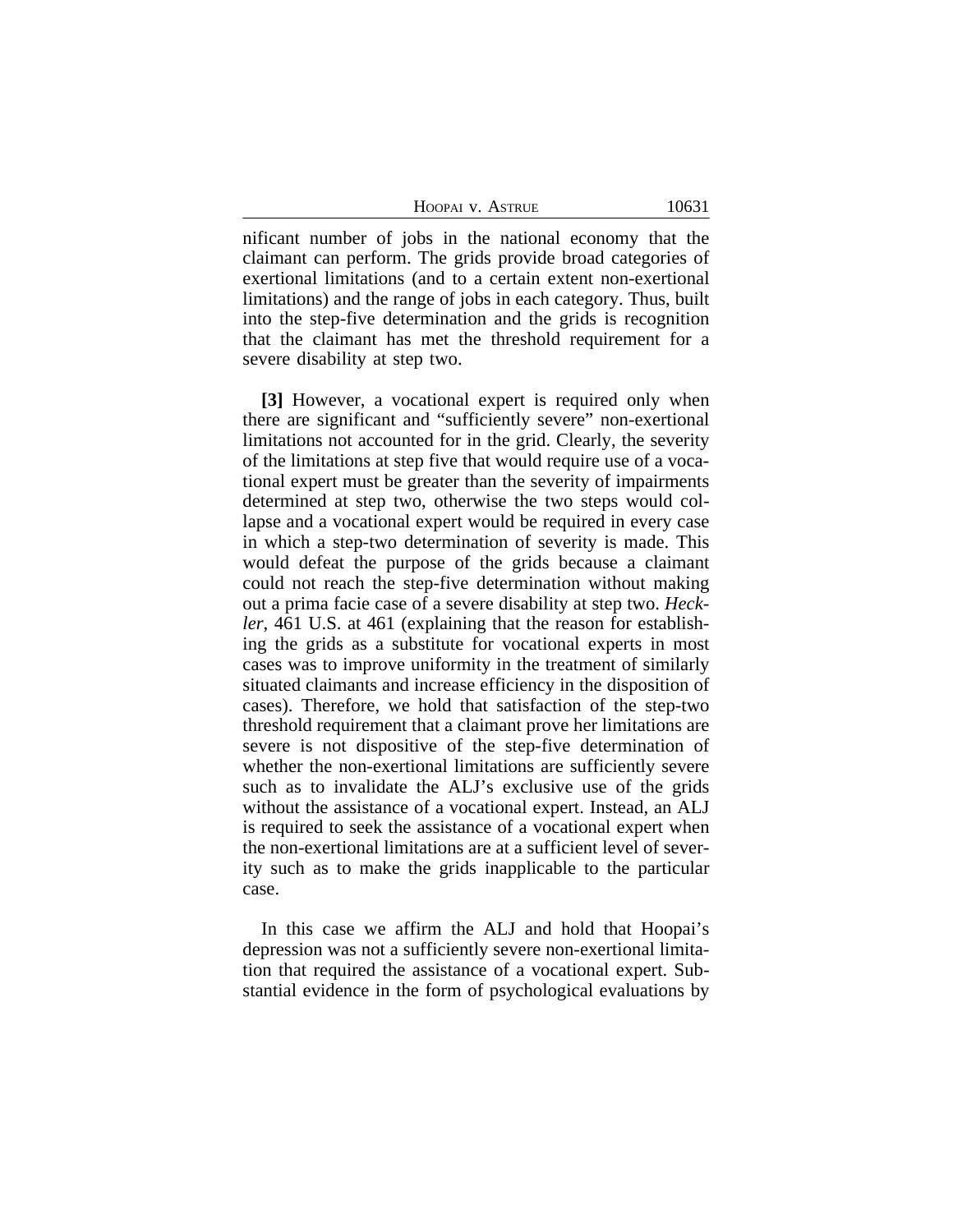| HOOPAI V. ASTRUE |  |
|------------------|--|
|------------------|--|

10632

Dr. Kathleen Brown and Dr. Robert Lambe and a review of the record by Dr. Harvey Bilik supports the ALJ's conclusion Hoopai's depression was not sufficiently severe such that it significantly affects his ability to work beyond the exertional limitations.

Dr. Brown and Dr. Lambe diagnosed Hoopai with moderately significant forms of depression and only prescribed limited treatment. Although Dr. Lambe concluded that it was unlikely that Hoopai would be able to function in a normal work environment, Dr. Brown determined that Hoopai had exaggerated his symptoms.

**[4]** Dr. Bilik reviewed the record and performed a mental residual functional capacity assessment of Hoopai. He concluded that Hoopai was not significantly limited in seventeen of the twenty categories of possible impairments in understanding and memory. Dr. Bilik determined that Hoopai was moderately limited in: his ability to maintain attention and concentration for extended periods; his ability to perform activities within a schedule, maintain regular attendance, and be punctual with customary tolerance; and his ability to complete a normal workday and workweek without interruption from psychologically-based symptoms and to perform at a consistent pace without an unreasonable number and length of rest periods. Dr. Bilik did determine that Hoopai had symptoms of depression, however, the functional limitations of the claimant's depression on his activities of daily living and maintaining social functioning were mild, and the limitations were moderate on his ability to maintain concentration, persistence and pace.

**[5]** We have not previously held mild or moderate depression to be a sufficiently severe non-exertional limitation that significantly limits a claimant's ability to do work beyond the exertional limitation. As a result, we hold that in this case, substantial evidence supports the ALJ's conclusion that the depression was not a sufficiently severe non-exertional limita-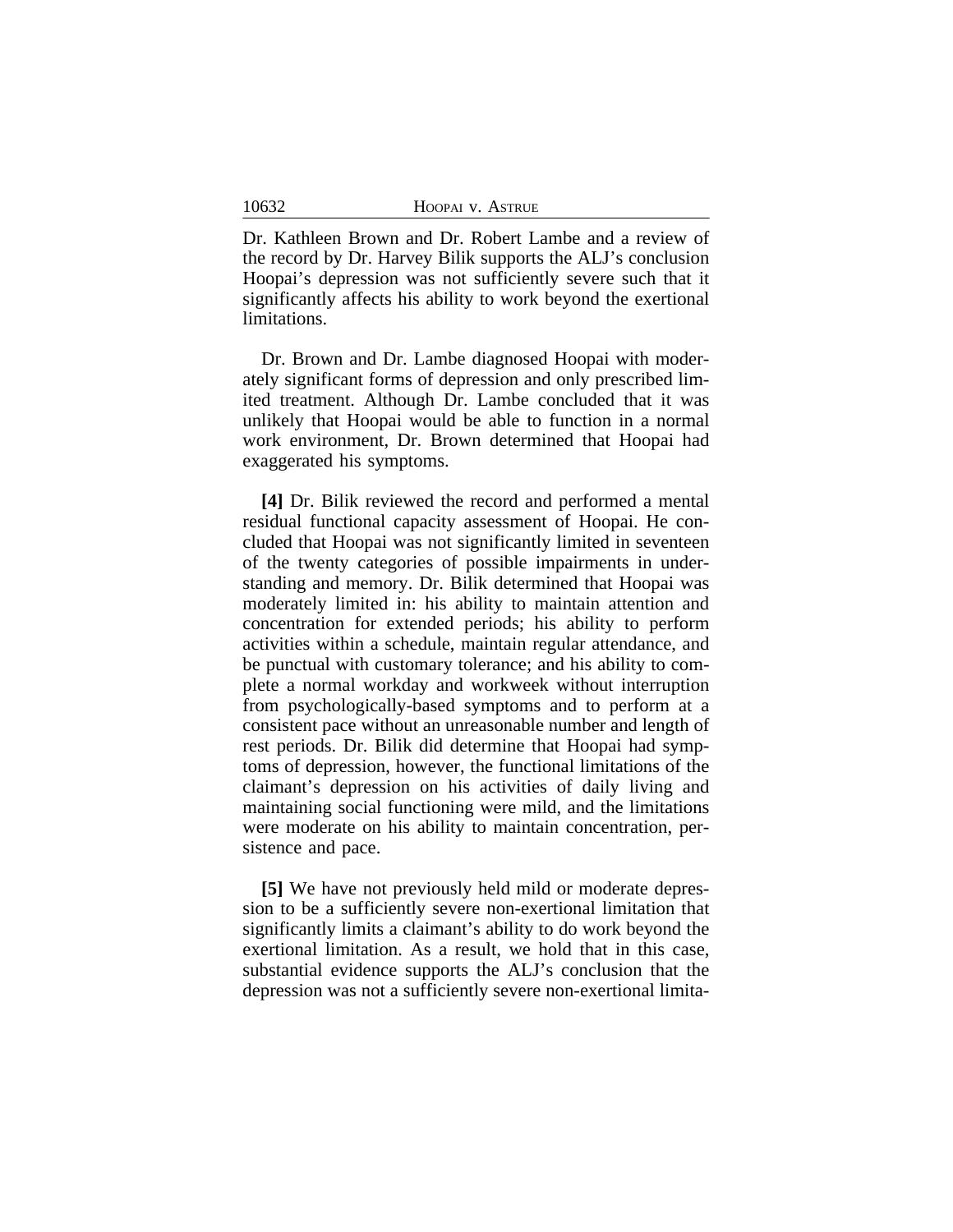|  |  | HOOPAI V. ASTRUE |
|--|--|------------------|
|--|--|------------------|

tion that prohibited the ALJ's reliance on the grids without the assistance of a vocational expert.

## *B. Opportunity to Cross-Examine Vocational Expert or Question the ALJ*

Hoopai contends that he was improperly denied the opportunity to cross-examine a vocational expert or question the ALJ as to alternative jobs available in the economy. Hoopai relies on *Burkhart* to support this contention. In *Burkhart*, the ALJ speculated, without reference to any source, that the claimant "could do 'yard and lawn maintenance' or be a 'watchman or security monitor.' " Burkhart, 856 F.2d at 1341. He added that even taking into account the claimant's non-exertional limitations, "there are hundreds of jobs left which Mr. Burkhart can do." *Id.* We determined that these speculations were based on information outside of the record and that therefore Burkhart was effectively deprived "of an opportunity to cross-examine a witness or rebut testimony." *Id.* 

**[6]** *Burkhart* is distinguishable from the present case. In this case, the ALJ relied on the grids and determined that jobs exist in significant numbers in the national economy that accommodate the claimant's residual functional capacity. Since the claimant's non-exertional limitations did not significantly erode the occupational base of jobs that Hoopai could perform, he concluded that there was a significant number of jobs available. The ALJ did identify three specific jobs that were available, relying on the Dictionary of Occupational Titles. However, this source, which is a part of the grids, was part of the record. 20 C.F.R. § 404.1569. Therefore, the claimant was not entitled to question the ALJ on the alternative jobs available.

#### *C. Specific Findings on Functional Limitations*

**[7]** Finally, Hoopai contends that the ALJ failed to comply with 20 C.F.R.  $\S$  404.1520a(c)(3) by not issuing a specific